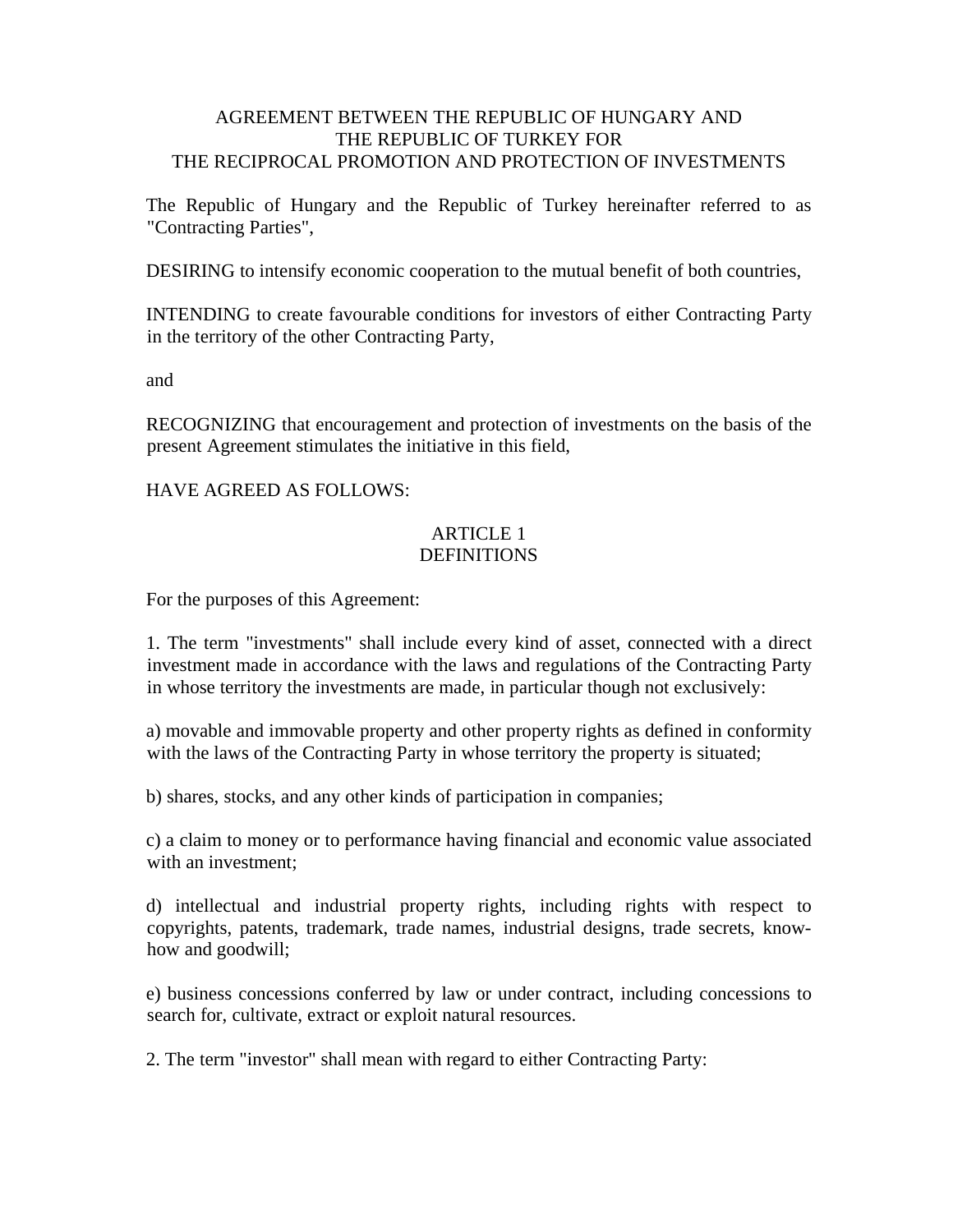a) natural persons having the nationality of a Contracting Party in accordance with its laws;

b) corporations, companies, firms and business associations constituted, or incorporated in the territory of either of the Contracting Parties in accordance with the laws of that Contracting Party.

3. The term "returns" means the amounts yielded by an investment and in particular, though not exclusively, includes profit, interest, capital gains, dividends, royalties and fees.

### ARTICLE 2 PROMOTION OF INVESTMENTS

1. Each Contracting Party shall, in its territory, promote investments by investors of the other Contracting Party and admit such investments in accordance with its laws.

2. The present Agreement shall apply to investments made by investors of either Contracting Party in conformity with the provisions of laws of the other Contracting Party in its territory from the first January 1973.

# ARTICLE<sub>3</sub> PROTECTION OF INVESTMENTS

1. Each Contracting Party shall ensure fair and equitable treatment to the investments of investors of the other Contracting Party, once established, and shall not impair, by unreasonable or discriminatory measures, the operation, management, maintenance, use, enjoyment or disposal of investments in its territory of investors of the other Contracting Party.

2. More particularly, each Contracting Party shall accord to such investments full security and protection which in any case shall not be less than that accorded to investments of its own investors or investments of any third State.

3. If a Contracting Party has accorded special advantages to investors of any third State through any international agreement or reciprocal arrangement relating wholly or mainly to taxation with a third State or by virtue of agreements establishing customs unions, economic unions or similar institutions, that Contracting Party shall not be obliged to accord such advantages to investors of the other Contracting Party.

# ARTICLE 4 EXPROPRIATION AND COMPENSATION

1. Neither Contracting Party shall nationalize or expropriate or take any measures depriving, directly or indirectly, investors of the other Contracting Party of their investments unless the following conditions are complied with: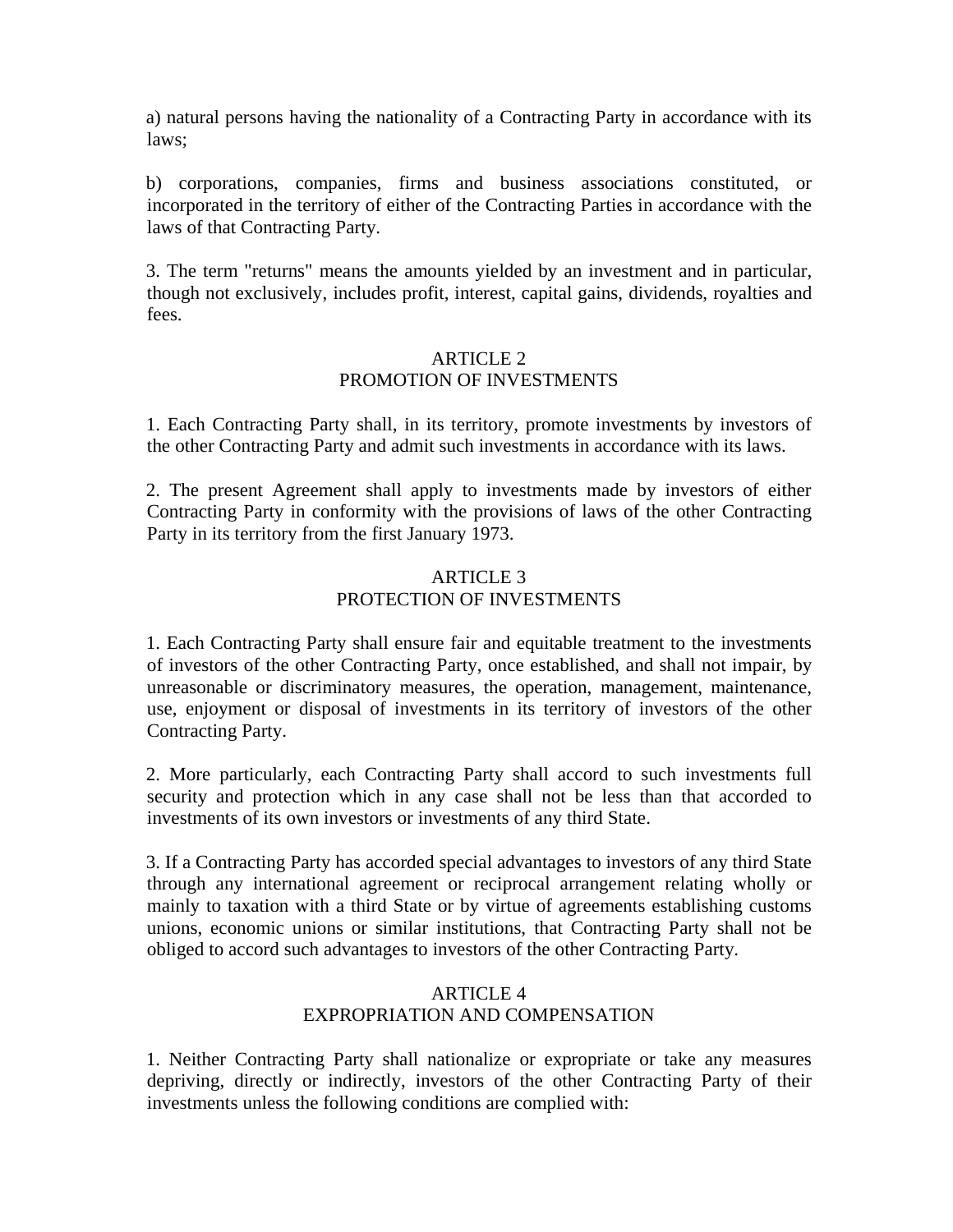a) the measures are taken in the public interest and under due process of law;

b) the measures are not discriminatory or contrary to any undertaking which the former Contracting Party might have given;

c) the measures are accompanied by payment of just and effective compensation. Such compensation shall amount to the real market value of the investment immediately before the expropriation became public knowledge and be paid and made transferable in a convertible currency without undue delay. In case of delay it shall include interest.

2. Investors of either Contracting Party whose investments suffer losses in the territory of the other Contracting Party awing to war or other armed conflict, state of emergency, revolt or riot, shall be accorded treatment no less favourable by the other Contracting Party than that Contracting Party accords to its own investors or to the investors of any third State as regards any measures it adapts in relation to such losses, whichever is more favourable.

# ARTICLE 5 REPATRIATION AND TRANSFERS

The Contracting Parties shall guarantee the transfer of payments related to an investment. The transfers shall be made in a freely convertible currency, without undue restriction and delay.

Such transfers include in particular, though not exclusively:

- a) proceeds of total or partial sale or liquidation of the investment;
- b) returns such as profits, interest,. dividends, royalties or fees;
- c) funds in repayment of loans; related to an investment.

#### ARTICLE 6 **SUBROGATION**

If the investments of an investor of the one Contracting Party are insured against noncommercial risks under a system established by law, any subrogation of the insurer or re-insurer into the rights of the said investor pursuant to the terms of such insurance shall be recognized by the other Contracting Party, provided that the insurer shall not be entitled to exercise any rights other than the rights which the investor would have been entitled to.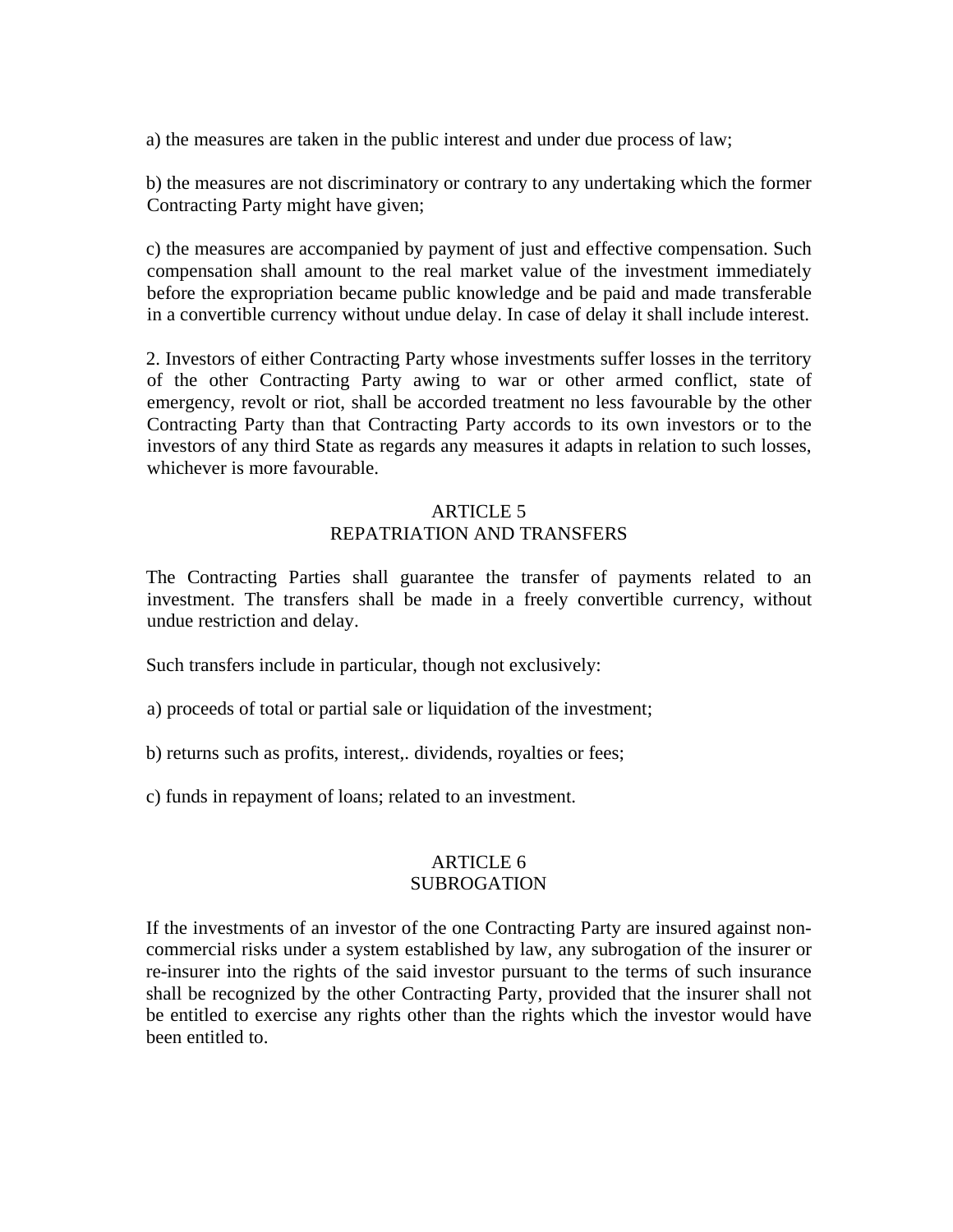### ARTICLE 7 NATIONAL AND INTERNATIONAL LAW

If the provisions of law of either Contracting Party or any agreement established hereafter between the Contracting Parties in addition to the present Agreement contain a regulation, whether general or specific, which entitle either of the Contracting Parties to a better treatment then, such regulation to the extent that it is more favourable shall prevail over the present Agreement.

#### ARTICLE 8 **CONSULTATION**

Either Contracting Party may propose the other Party to consult on any matter affecting the operation of the present Agreement. The other Contracting Party shall accord sympathetic consideration to and afford adequate opportunity for such consultation.

#### ARTICLE 9

#### SETTLEMENT OF DISPUTES BETWEEN CONTRACTING PARTIES

1. The Contracting Parties shall seek in good faith and a spirit of cooperation a rapid and equitable solution to any dispute between them concerning the interpretation or application of this Agreement. In this regard, the Contracting Parties agree to engage in direct and meaningful negotiations to arrive at such solutions. If the Contracting Parties cannot reach an agreement within six months after the beginning of dispute between themselves through the foregoing procedure, the dispute may be submitted, upon the request of either Contracting Party, to an arbitral tribunal of three members.

2. Within two months of receipt of a request, each Contracting Party shall appoint an arbitrator. The two arbitrators shall select a third arbitrator as Chairman, who is a national of a third State. In the event either Contracting Party fails to appoint an arbitrator within the specified time, the other Contracting Party may request the President of the International Court of Justice to make the appointment.

3. If both arbitrators cannot reach an agreement about the choice of the Chairman within two months after their appointment, the Chairman shall be appointed upon the request of either Contracting Party by the president of the International Court of Justice.

4. If in the cases specified under paragraphs 2 and 3 of this Article, the President of the International Court of Justice is prevented from carrying out the said function or if he is a national of either Contracting Party, the appointment shall be made by the Vice-President, and if the Vice-President is prevented from carrying out the said function or if he is a national of either Contracting Party, the appointment shall be made by the most senior member of the Court who is not a national of either Contracting Party.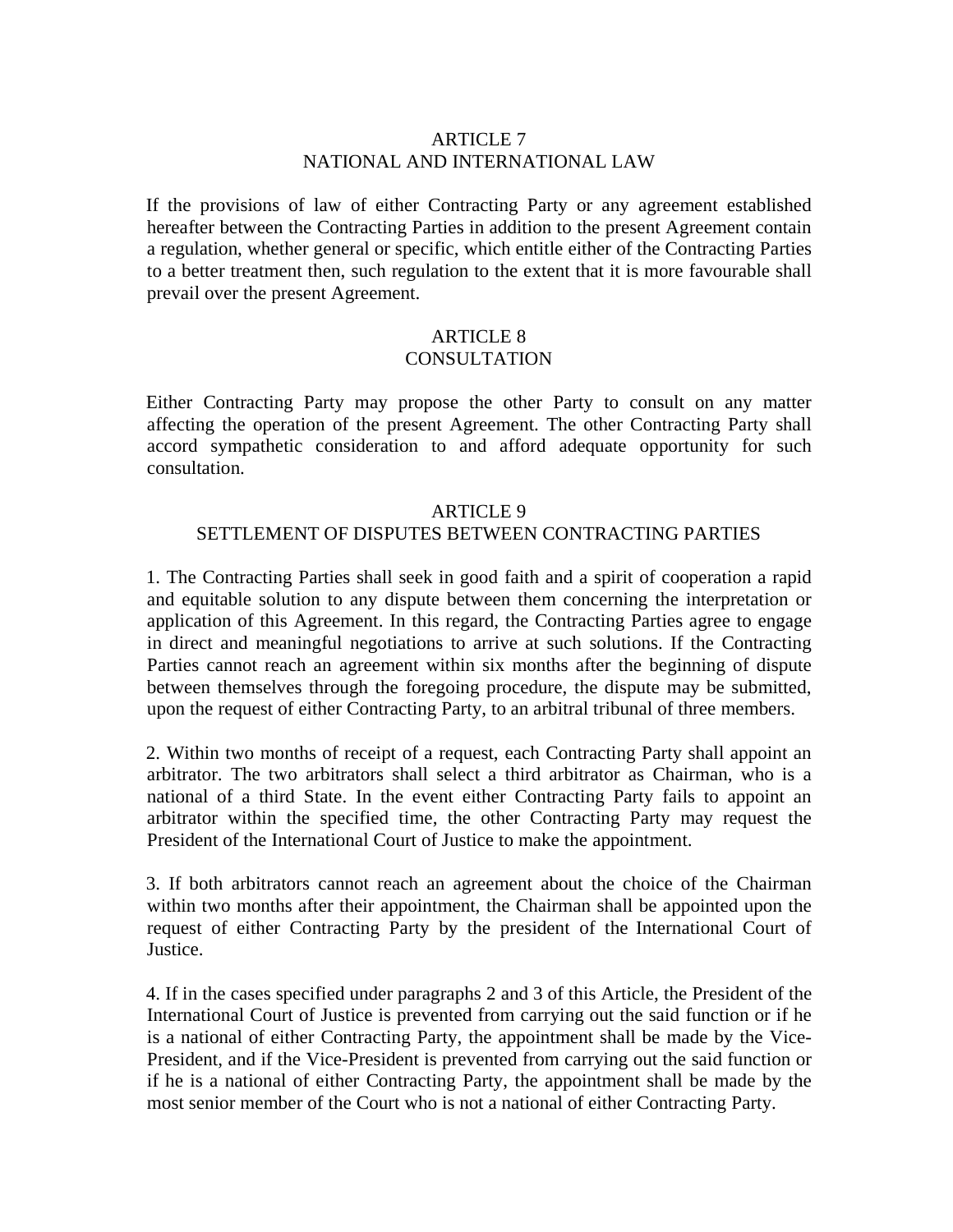5. The tribunal shall have three months from the date of the selection of the Chairman to agree upon the rules of procedure consistent with the other provisions of this Agreement. In the absence of such Agreement the tribunal shall request the President of the International Court of Justice to designate rules of procedure, taking into account generally recognized rules of international arbitral procedure.

6. Unless otherwise agreed, all submissions shall be made and all hearings shall be completed within eight months of the date of selection of the third arbitrator, and the tribunal shall render its decision within two months after the date of the final submissions or on the date of the closing of the hearings, whichever is later. The arbitral tribunal shall reach its decisions, which shall be final and binding, by a majority of votes.

7. Expenses incurred by the Chairman, the other arbitrators, and other costs of proceedings shall be paid for equally by the Contracting Parties. The tribunal may, however, at its discretion, decide that a higher proportion of the costs be paid by one of the Contracting Parties.

8. A dispute shall not be submitted to an international arbitration court under the provisions of this Article, if the same dispute has been brought before another international arbitration court under the provisions of Article 10 and is still before the court. This will not impair the engagement in direct and meaningful negotiations between both Contracting Parties

#### ARTICLE 10

# SETTLEMENT OF INVESTMENT DISPUTES

1. Disputes between one of the Contracting Parties and one investor of the other Contracting Party, in connection with his investment, shall be notified in writing, including a detailed information, by the investor to the recipient Contracting Party of the investment. As far as possible, the investor and the concerned Contracting Party shall endeavour to settle these disputes by consultations and negotiations in good faith.

2. If these disputes cannot be settled in this way within six months following the date of the written notification mentioned in paragraph 1, the dispute can be submitted, as the investor may choose, to:

a) an ad-hoc court of arbitration laid down under the Arbitration Rules of Procedure of the United Nations Commission for International Trade Law /UNCITRAL/,

b) the International Center for Settlement of Investment Disputes /ICSID/ set up by the "Convention on Settlement of Investment Disputes Between States and Nationals of other States", provided that, if the investor concerned has brought the dispute before the courts of justice of the Contracting Party that is a party to the dispute and a final award has not been rendered within 18 months.